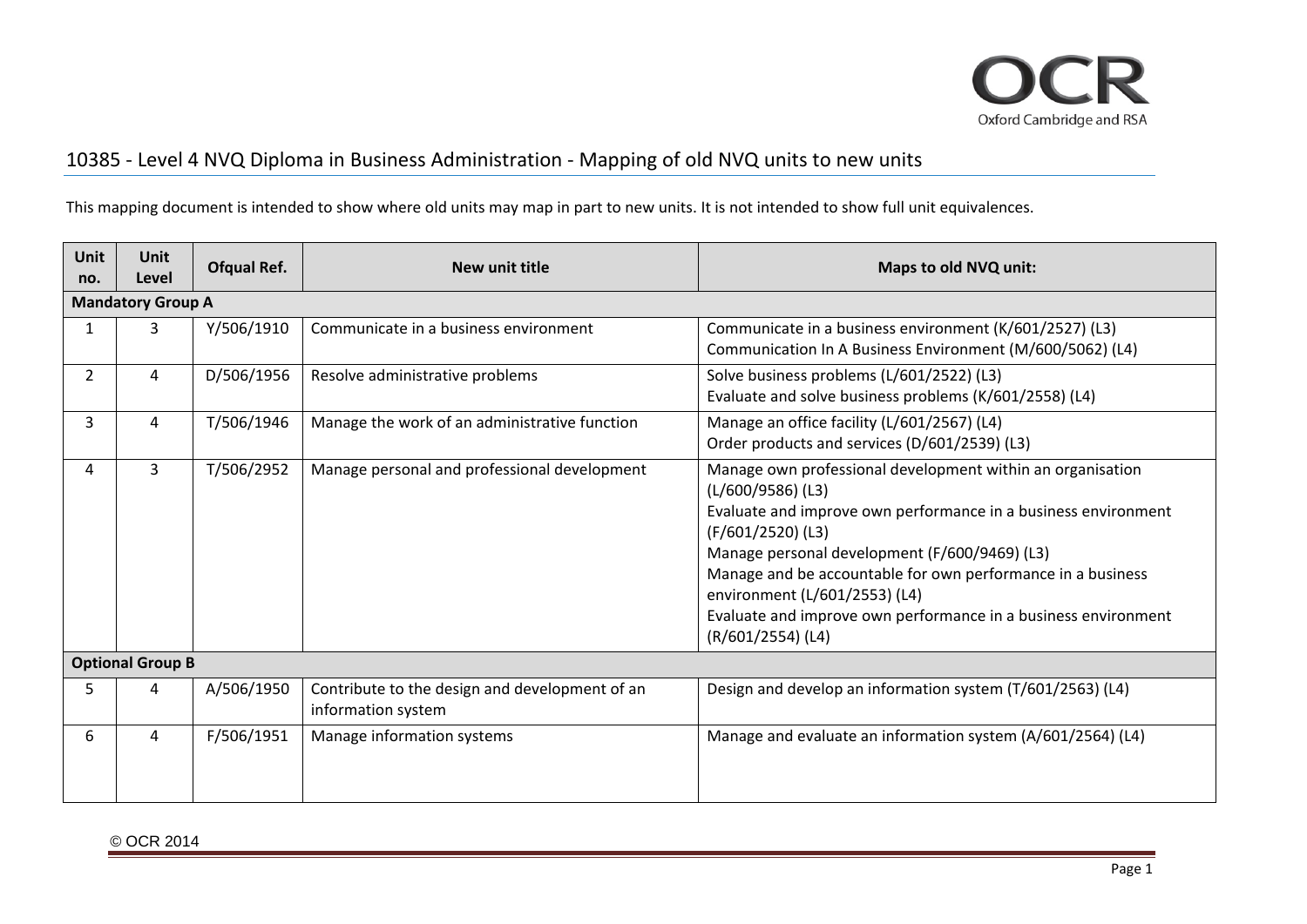

| $\overline{7}$ | 4                       | R/506/1954 | Support environmental sustainability in a business<br>environment | Support sustainability in a business environment (D/601/2556) (L4)<br>Manage the environmental impact of work activities (M/600/9712) (L4)<br>Work in a business environment (J/601/2521) (L3)<br>Make customer service environmentally friendly and sustainable<br>(F/601/1237) (L4) |
|----------------|-------------------------|------------|-------------------------------------------------------------------|---------------------------------------------------------------------------------------------------------------------------------------------------------------------------------------------------------------------------------------------------------------------------------------|
| 8              | 4                       | H/506/1957 | Prepare specifications for contracts                              | Prepare specifications for contracts (F/601/2565) (L4)                                                                                                                                                                                                                                |
| 9              | 4                       | M/506/1959 | Manage events                                                     | Plan and organise an event (R/601/2540) (L3)<br>Co-ordinate an event (Y/601/2541) (L3)                                                                                                                                                                                                |
| 10             | $\overline{3}$          | D/506/1911 | Contribute to the improvement of business<br>performance          | Promote continuous improvement (H/601/1554) (L3)                                                                                                                                                                                                                                      |
| 11             | $\mathbf{3}$            | H/506/1912 | Negotiate in a business environment                               | Negotiate in a business environment (D/601/2525) (L3)<br>Negotiate in a business environment (K/601/2561) (L4)                                                                                                                                                                        |
| 12             | 3                       | K/506/1913 | Develop a presentation                                            | Develop a presentation (M/601/2528) (L3)                                                                                                                                                                                                                                              |
| 13             | 3                       | M/506/1914 | Deliver a presentation                                            | Deliver a presentation (T/601/2529)(L3)                                                                                                                                                                                                                                               |
| 14             | $\overline{3}$          | T/506/1915 | Create bespoke business documents                                 | Design and produce documents in a business environment<br>$(M/601/2531)$ (L3)                                                                                                                                                                                                         |
| 15             | $\overline{3}$          | F/506/1917 | Monitor information systems                                       | Monitor information system (R/601/2537) (L3)                                                                                                                                                                                                                                          |
| 16             | $\overline{3}$          | J/506/1918 | Evaluate the provision of business travel or<br>accommodation     | Evaluate the organisation of business travel or accommodation<br>$(K/601/2544)$ (L3)<br>Organise business travel or accommodation (H/601/2543) (L3)                                                                                                                                   |
| 17             | $\overline{3}$          | K/506/1944 | Manage an office facility                                         | Supervise an office facility (T/601/2546) (L3)                                                                                                                                                                                                                                        |
| 18             | 3                       | M/506/1945 | Analyse and present business data                                 | Analyse and report data (Y/601/2538) (L3)                                                                                                                                                                                                                                             |
|                | <b>Optional Group C</b> |            |                                                                   |                                                                                                                                                                                                                                                                                       |
| 19             | 4                       | J/506/1949 | Develop and maintain professional networks                        | Develop, maintain and review personal networks (R/600/9587) (L4)                                                                                                                                                                                                                      |
| 20             | 4                       | Y/506/1955 | Develop and implement an operational plan                         | Develop and evaluate operational plans for own area of responsibility<br>(Y/600/9588) (L5)<br>Prepare, co-ordinate and monitor operational plans (L/601/2570) (L4)                                                                                                                    |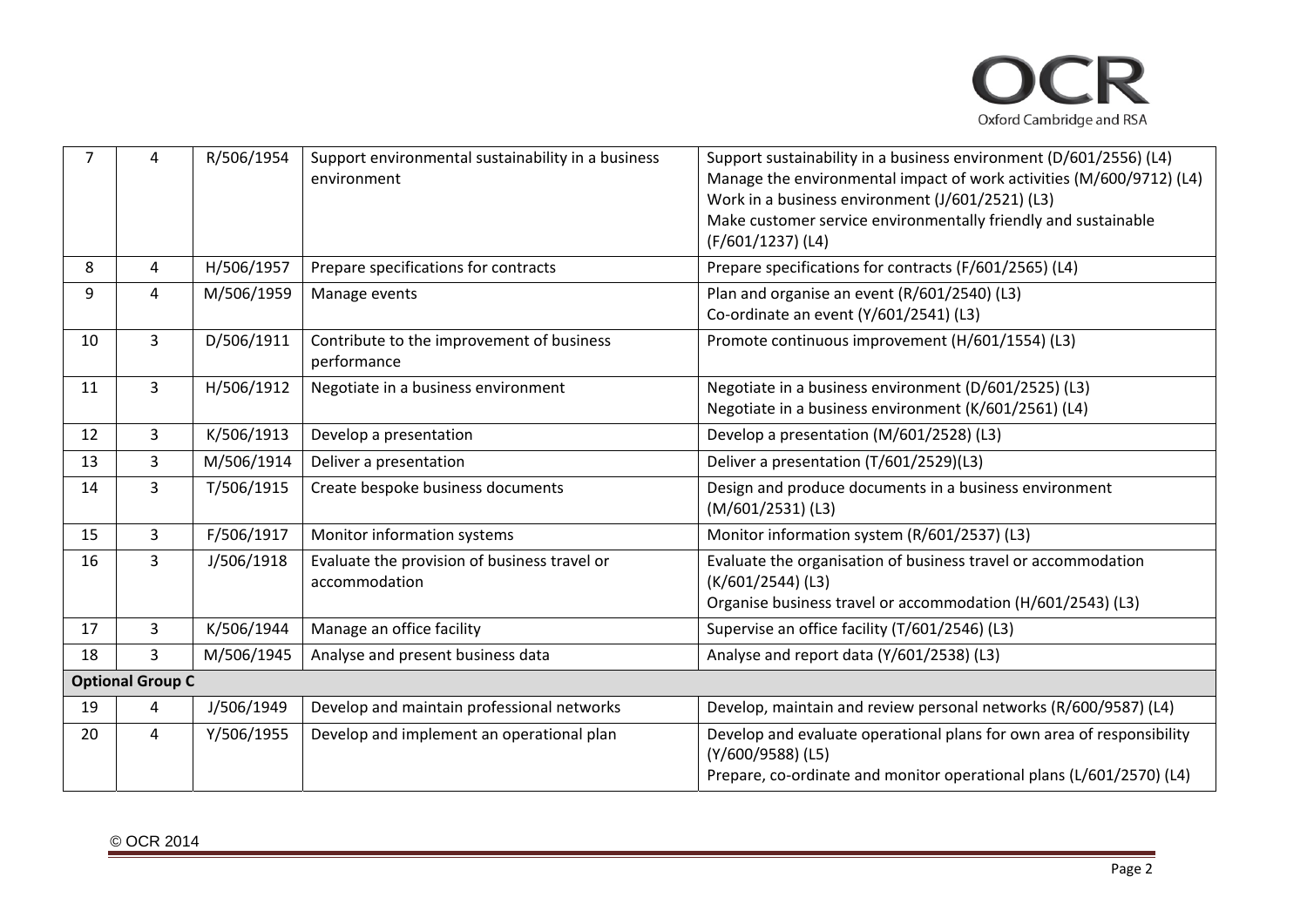

| 21 | 4              | M/506/1962 | Encourage learning and development              | Support learning and development within own area of responsibility<br>(M/600/9676) (L4)<br>Plan and organise the development of customer service staff<br>(L/601/1581)                                                                                                                   |
|----|----------------|------------|-------------------------------------------------|------------------------------------------------------------------------------------------------------------------------------------------------------------------------------------------------------------------------------------------------------------------------------------------|
| 22 | $\overline{4}$ | T/506/1980 | Initiate and implement operational change       | Implement, monitor and review change (K/601/2589)) (L4)<br>Implement and evaluate organisational change (D/601/2590) (L6)<br>Plan change in own area of responsibility (R/600/9654) (L5)<br>Plan change across teams (D/601/2587) (L5)                                                   |
| 23 | 4              | F/506/1982 | Develop working relationships with stakeholders | Develop working relationships with colleagues and stakeholders<br>(K/600/9661) (L4)<br>Work productively with colleagues and stakeholders (M/600/9662) (L5)                                                                                                                              |
| 24 | 4              | K/506/1989 | Manage physical resources                       | Manage physical resources (K/600/9711) (L4)                                                                                                                                                                                                                                              |
| 25 | 4              | K/506/1992 | Prepare for and support quality audits          | Prepare for and support quality audits (Y/600/9798) (L4)                                                                                                                                                                                                                                 |
| 26 | 4              | T/506/1994 | Conduct quality audits                          | Conduct a quality audit (J/600/9800) (L6)                                                                                                                                                                                                                                                |
| 27 | 4              | A/506/1995 | Manage a budget                                 | Manage a budget for own area or activity of work (A/600/9695) (L5)<br>Manage budgets (T/601/2580) (L4)                                                                                                                                                                                   |
| 28 | 4              | R/506/1999 | Manage a project                                | Plan and manage a project (J/600/9750) (L4)<br>Manage a project (A/601/2578) (L4)                                                                                                                                                                                                        |
| 29 | 4              | L/506/2004 | Manage business risk                            | Manage risk in own area of responsibility (L/600/9619) (L4)<br>Review risk management processes in own area of responsibility<br>(L/600/9622) (L4)<br>Assess, manage and monitor risk in a business environment<br>(H/601/2557) (L4)<br>Work in a business environment (J/601/2521) (L3) |
| 30 | 4              | A/506/2032 | Manage knowledge in an organisation             | Manage knowledge in own area of responsibility (T/600/9730) (L3)                                                                                                                                                                                                                         |
| 31 | 4              | R/506/2909 | Recruitment, selection and induction practice   | Recruit staff in own area of responsibility (T/600/9663) (L5)                                                                                                                                                                                                                            |